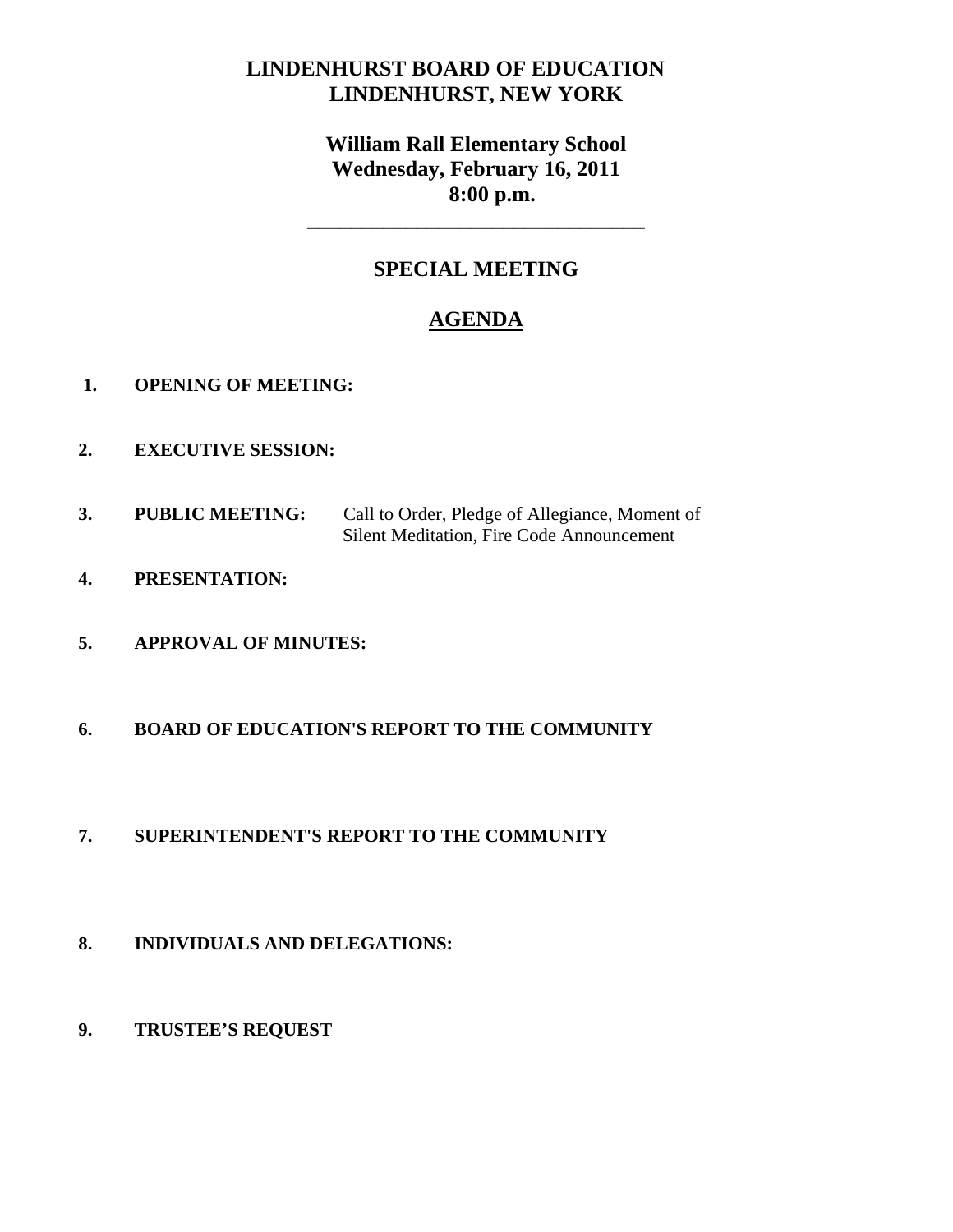#### **10. SUPERINTENDENT'S RECOMMENDATIONS**

#### **a. Recommendation: FIELD TRIPS**

 Recommended Action: Upon a motion made by \_\_\_\_\_\_\_\_\_\_\_\_\_\_\_\_\_\_\_, Seconded by \_\_\_\_\_\_\_\_\_\_\_\_\_\_\_, the following resolution is offered

 RESOLVED that the Board of Education, upon the recommendation of the Superintendent, Approves the following field trip(s):

#### **High School**

| Saturday            | February 26, 2011 | Approximately 16 music/colorguard<br>travel<br>students<br>will<br>South<br>to<br>Brunswick, NJ for a colorguard<br>competition. Students will be<br>transported by bus. |
|---------------------|-------------------|--------------------------------------------------------------------------------------------------------------------------------------------------------------------------|
| Saturday            | March 19, 2011    | Approximately 60 Lacrosse students<br>will travel to Delaware to compete<br>against other Lacrosse teams.<br>Students will be transported by bus.                        |
| Note: See enclosed. |                   |                                                                                                                                                                          |
| Vote on the motion: | Yes:              |                                                                                                                                                                          |
|                     | No:               |                                                                                                                                                                          |
|                     | Abstained:        |                                                                                                                                                                          |

Motion carried/defeated.

### **b. Recommendation: OBSOLETE EQUIPMENT**

Recommended Action: Upon a motion made by \_\_\_\_\_\_\_\_\_\_\_\_\_\_\_\_\_\_\_, seconded by \_\_\_\_\_\_\_\_\_\_\_\_\_\_\_, the following resolution is offered

 RESOLVED that the Board of Education, upon the recommendation of the Superintendent approves the disposal of the following books:

### **ADMINISTRATION** - 1 Risograph Duplicator GR 1700 Lind #100539

Note: See enclosed

Vote on the motion: Yes:

No:

Abstained:

Motion carried/defeated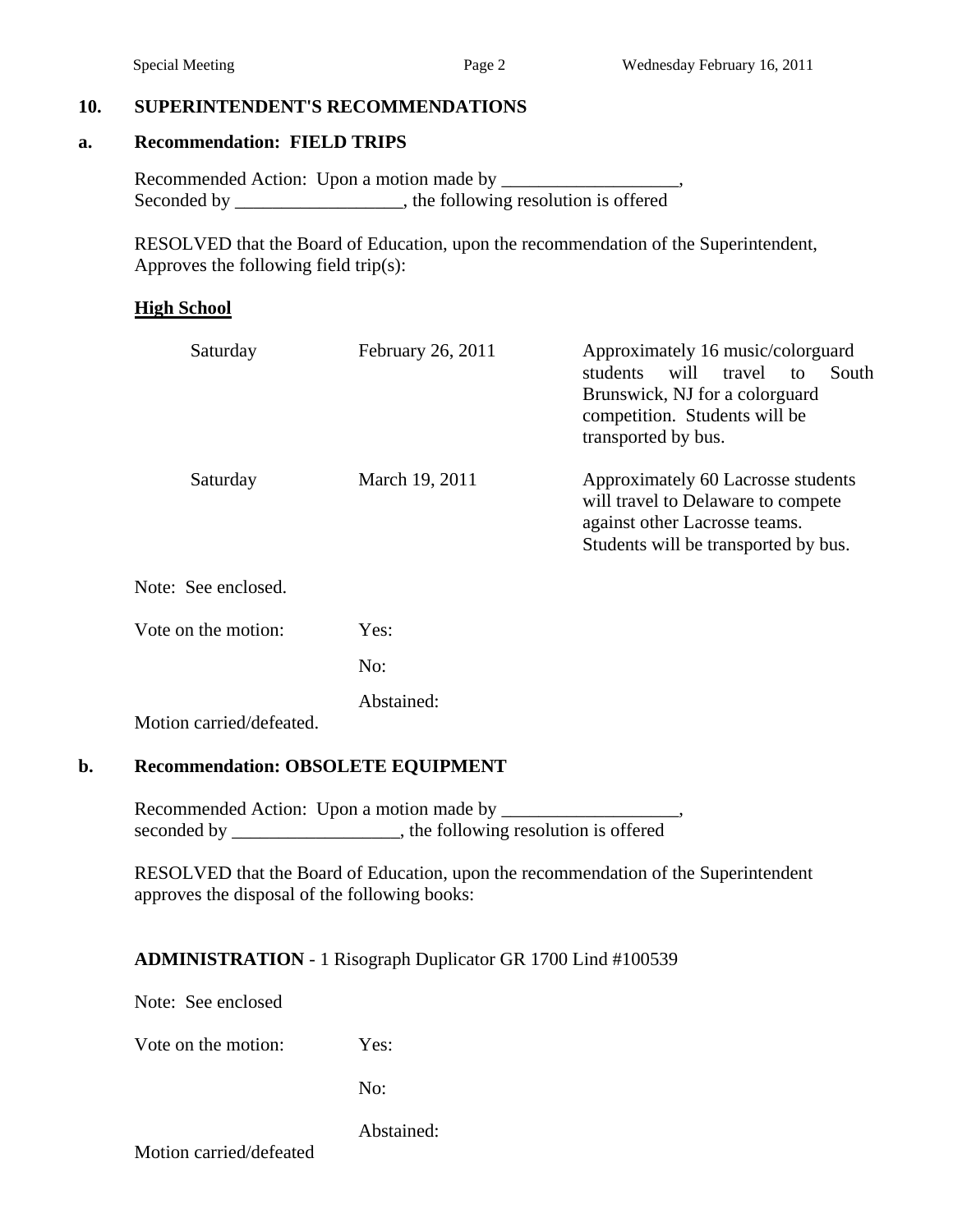### **c. Recommendation: ELIZABETH WOOD**

 Recommended Action: Upon a motion made by \_\_\_\_\_\_\_\_\_\_\_\_\_\_\_\_\_\_\_, seconded by the following resolution is offered

WHEREAS ELIZABETH WOOD has tendered her resignation as a member of the professional staff of the Lindenhurst Public Schools as of January 31, 2011 for the purposes of retiring; and

WHEREAS, Elizabeth Wood has served the school district faithfully from January 20, 1987 as a library media specialist for a total of twenty four years, and

WHEREAS, Elizabeth Wood discharged her duties to the best of her abilities; and

WHEREAS, by her efforts, the Lindenhurst schools functioned in a much more effective manner; and

WHEREAS, Elizabeth Wood's colleagues, from all areas of the school community with whom she has been associated, recognize her services with esteem, now therefore, be it

RESOLVED, that by means of this testimonial on the occasion of her retirement, the Board of Education seeks to express its sincere appreciation for her service to the school district and to the children of the community, and takes this opportunity to join with her colleagues in extending best wishes for a happy retirement.

Vote on the motion: Yes:

No:

Abstained:

Motion carried/defeated.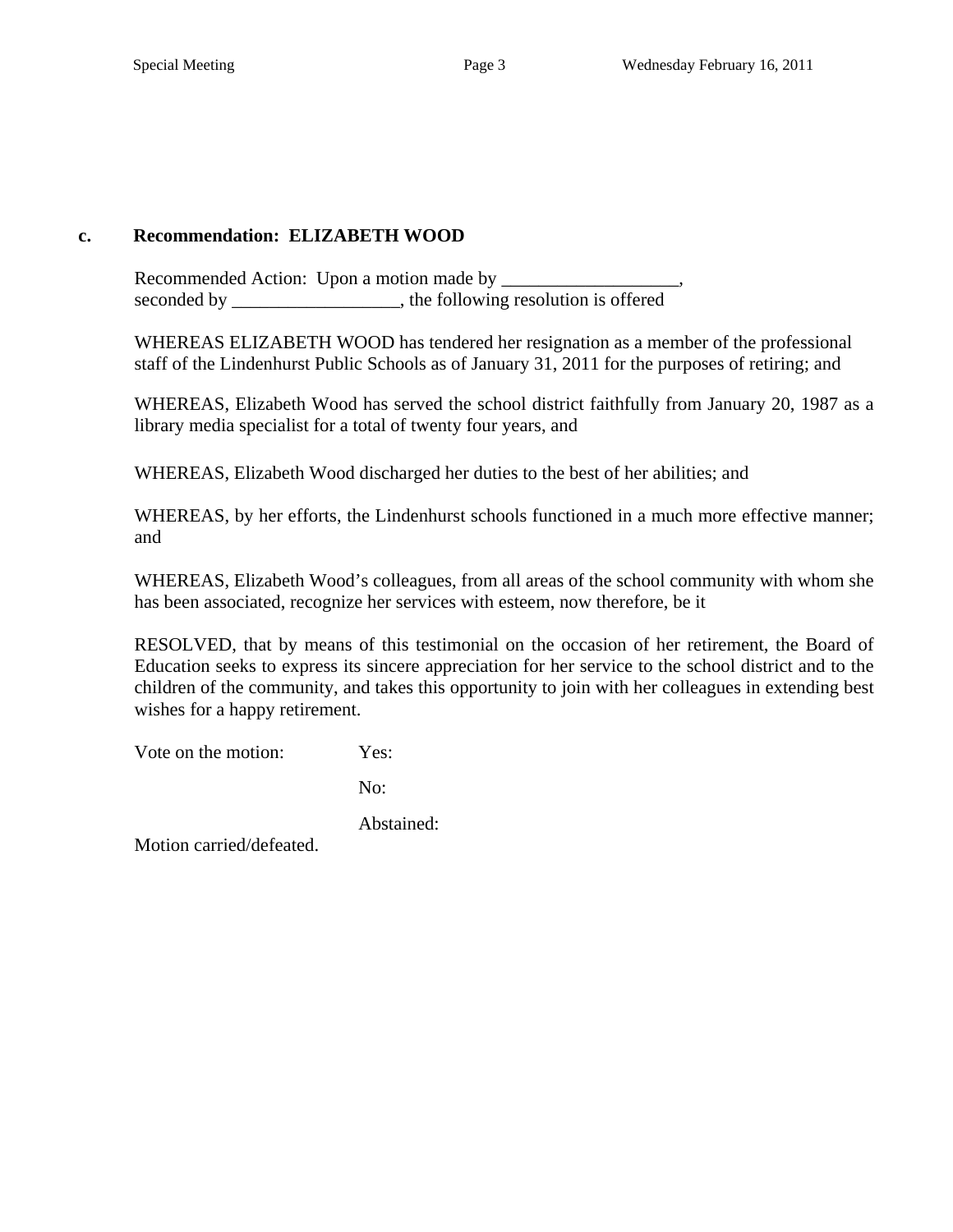### **d. Recommendation: SEQRA -- ENERGY PERFORMANCE CONTRACT**

 Recommended Action: Upon a motion made by \_\_\_\_\_\_\_\_\_\_\_\_\_\_\_\_\_\_\_, seconded by \_\_\_\_\_\_\_\_\_\_\_\_\_\_\_\_, the following resolution is offered

WHEREAS, the Board of Education of the Lindenhurst UFSD desires to embark upon capital improvements at each of the District's facilities in connection with an energy performance project (the "project"); and

WHEREAS, said improvements are subject to classification under the State Environmental Quality Review Act (SEQRA); and

WHEREAS, the *replacement, rehabilitation or reconstruction of a structure or facility, in kind, on the same site, including upgrading buildings to meet building or fire codes* is classified as a Type II Action under the current Department of Environmental Conservation SEQRA Regulations (Section 6 N.YC.R.R.  $617.5(c)(2)$ ); and

WHEREAS, the SEQRA Regulations declare Type II Actions to be actions that have no significant impact on the environment and require no further review under SEQRA; and

WHEREAS, the Board of Education, as the only involved agency, has examined all information related to the project and has determined, based upon the recommendation from ECG Engineering, L.L.C., in connection with its review and examination of the project, that the energy performance project is classified as a Type II Action pursuant to Section 617.5(c) (2) of the SEQRA Regulations;

NOW, THEREFORE, BE IT RESOLVED that the Board of Education hereby declares itself as the lead agency in connection with the requirements of the State Environmental Quality Review Act; and

BE IT FURTHER RESOLVED that the Board of Education hereby declares that the energy performance project is a Type II Action, which requires no further review under SEQR; and

BE IT FURTHER RESOLVED, that the Board of Education hereby shall forward an official copy of this Resolution to the New York State Education Department together with a copy of the correspondence from the New York State Office of Parks, Recreation and Historic Preservation in connection with its request for approval of the project from the New York State Education Department.

Vote on the motion: Yes:

No:

Abstained:

Motion carried/defeated.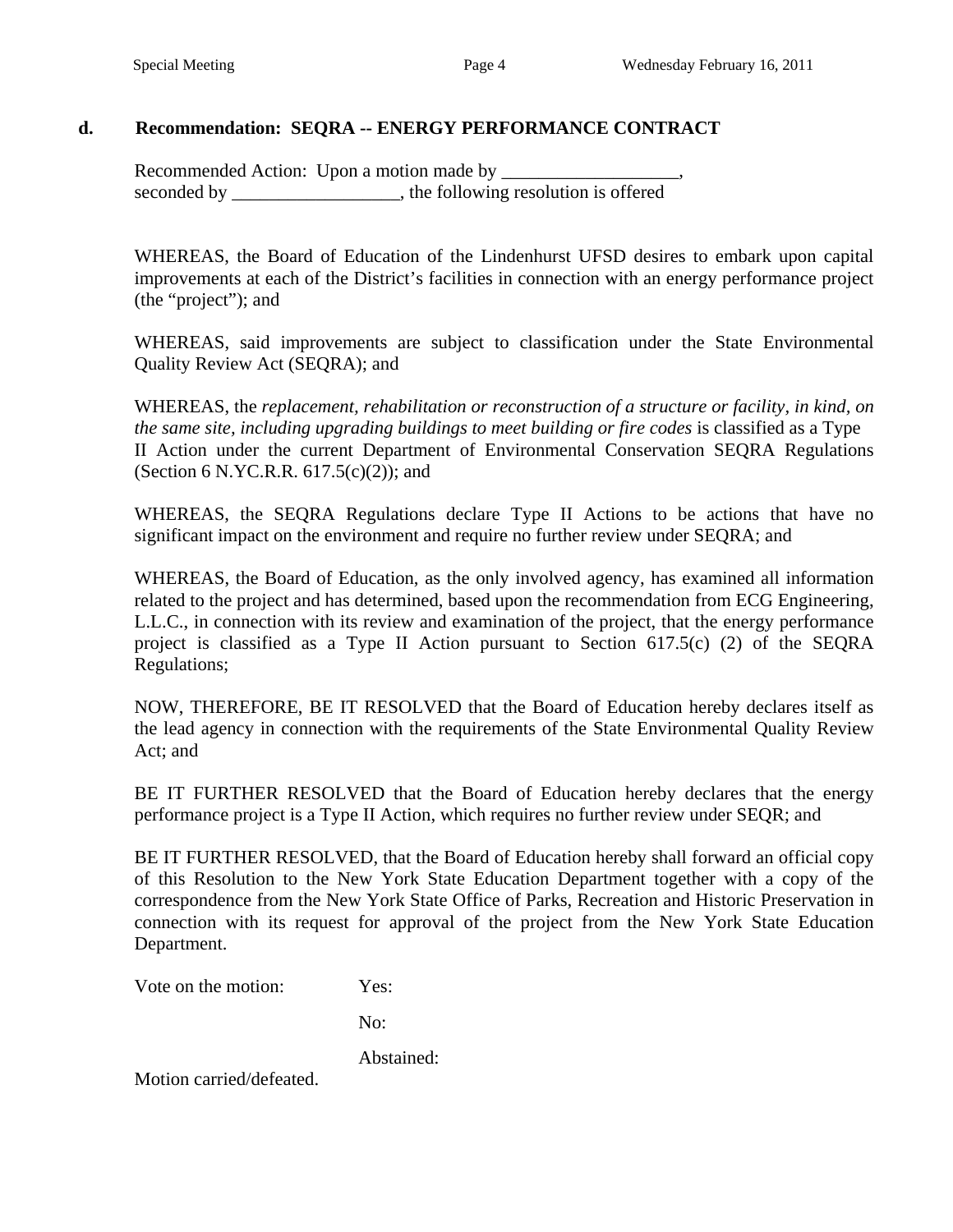## **e. Recommendation: SEQRA -- KITCHEN RENOVATION – 2011**

 Recommended Action: Upon a motion made by \_\_\_\_\_\_\_\_\_\_\_\_\_\_\_\_\_\_\_, seconded by \_\_\_\_\_\_\_\_\_\_\_\_\_\_\_\_\_, the following resolution is offered

> State Environment Quality Review Notice of Determination of Non‐Significance

WHEREAS, the Board of Education of the **LINDENHURST UFSD** is the lead agency under the State Environmental Quality Review Process for the purpose of required determinations respecting the proposed Capital Improvement Projects as follows:

## o **KITCHEN SERVING LINE RECONSTRUCTION @ LINDENHURST HIGH SCHOOL SED #58‐01‐04‐03‐0‐009‐029**

WHEREAS, in 1995, amendments were made to the SEQRA Regulation (Part 617) to classify projects, which will be excluded from the requirements for the preparation of an Environmental Impact Statement (Type II Actions). The projects mentioned above are now classified as Type II Actions as determined by 6NYCRR§617.5 and

WHEREAS, these projects fall under the following categories:

- A. Routine Maintenance and Repair 6NYCRR§617.5 (c)(1): Maintenance or repair involving no substantial change in an existing facility.
- B. Replace or Rehabilitation 6NYCRR§617.5 (c)(2): replacement or rehabilitation or reconstruction of a structure or facility, in kind, on the same site, unless the work exceeds a threshold for a Type I action in 6NYCRR§617.4.
- C. 6NYCRR§617.5(c)(8); Routine activities of educational institutions, including expansion of existing facilities by less than 10,000 square feet of gross floor area and school closings, but not changes in use related to such closings.

THEREFORE, as the lead agency for the SEQRA determination, all the above referenced projects fall under Categories "A" or "B" above. The procedure for Type II Actions, with regard to the SEQRA Process for Capital Projects noted above is "No Additional Required Action under 6NYCRR§617.5(a)".

Note: See enclosed

Vote on the motion: Yes:

No:

Abstained:

Motion carried/defeated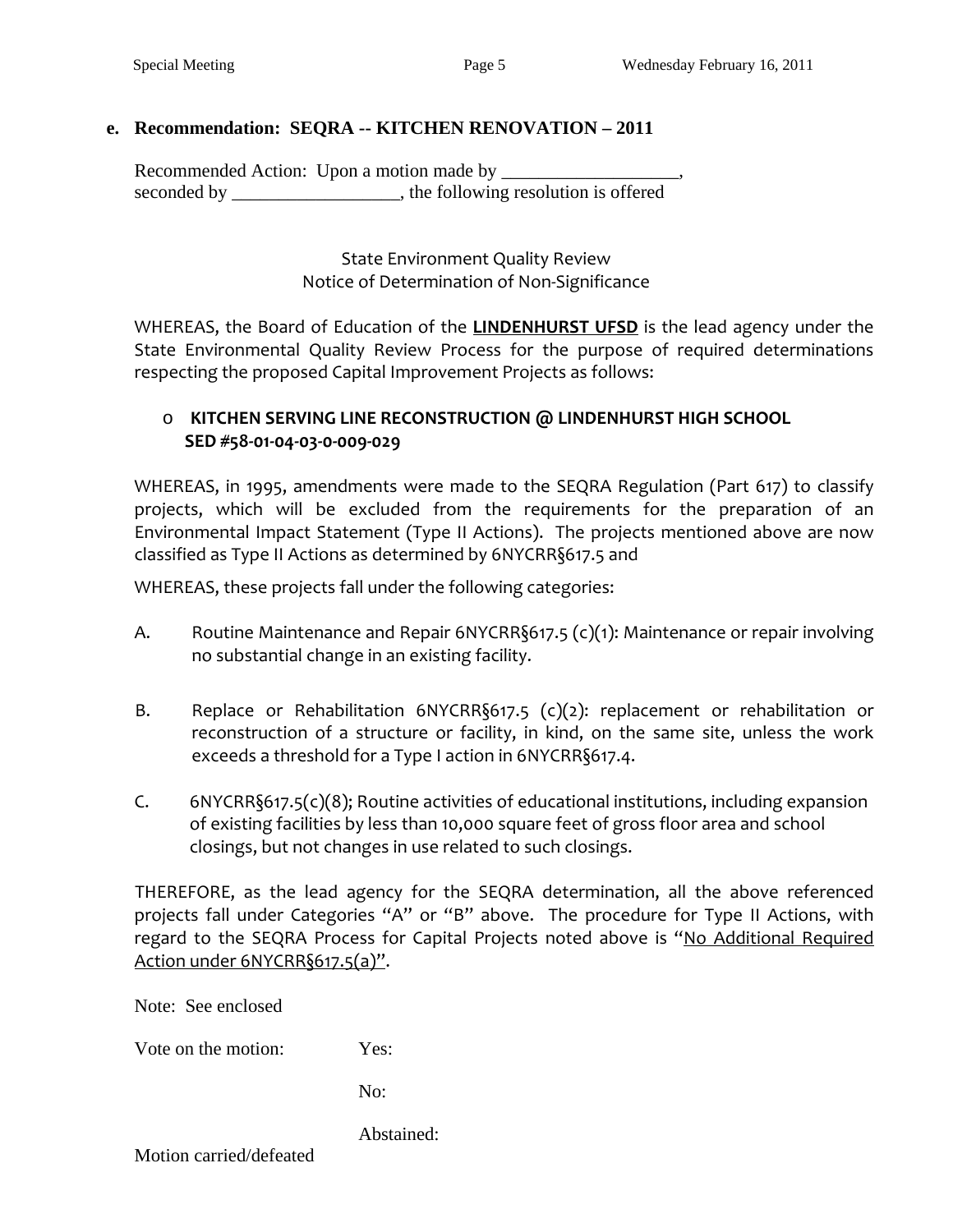# 11. SCHEDULES

| Schedule | $A-1$   | No. 5    | <b>Coaching Resignations</b>                                    |
|----------|---------|----------|-----------------------------------------------------------------|
| Schedule | $A-1$   | No. 10-C | <b>Coaching Assignments</b>                                     |
| Schedule | $A-3$   | No. 43   | Personnel, Instructional Appointments                           |
| Schedule | $A-3$   | No. 44   | Personnel, Instructional Appointments -<br>Elementary           |
| Schedule | $AS-3$  | No. 14   | <b>Substitute Personnel Appointments</b>                        |
| Schedule | $B-3$   | No. 13   | Non-instructional Personnel Appointments                        |
| Schedule | $B-3$   | No. S-11 | Non-instructional Appointments -<br><b>Substitute Personnel</b> |
| Schedule | $B-3.1$ | No. 2    | Non-instructional Personnel – Permanent<br>Appointments         |
| Schedule | D       | No. 25   | <b>Pupil Personnel Services</b>                                 |
| Schedule | OA/C    | No. 20   | <b>Outside Agencies/Consultants</b>                             |
| Schedule | ST/I    | No. 3    | <b>Student Teachers/Interns/Observers</b>                       |